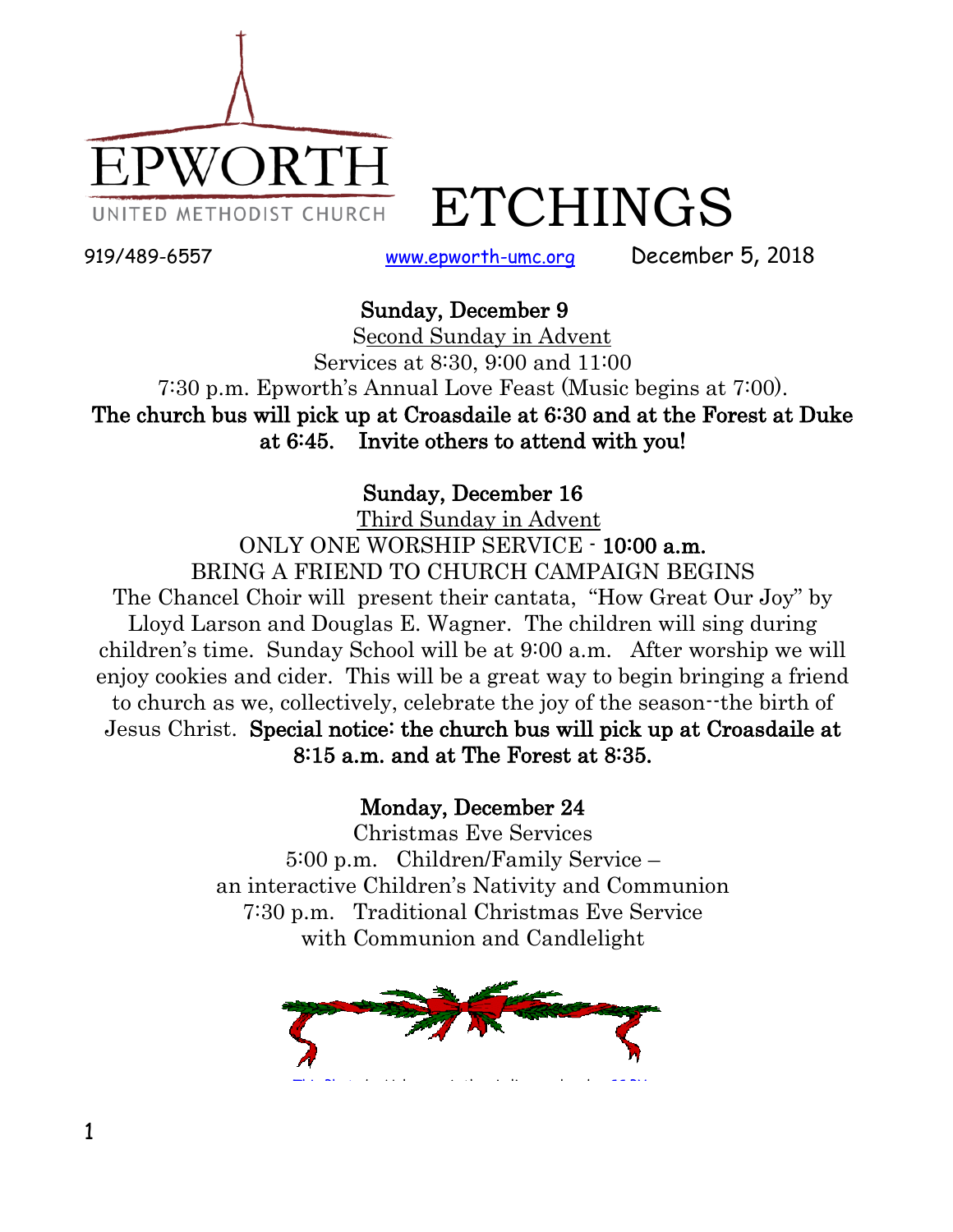### December 9 , 2018 Second Sunday in Advent

### Traditional Worship at 8:30 and 11:00 in the Sanctuary

Sermon: Rev. Karen H. Whitaker Scripture: Luke 1: 68-79, Phillippians 1: 3-11, Luke 3: 1-6 Hymns: Lift Up Your Heads, Ye Mighty Gates Christ Is the World's Light O Come, O Come Emmanuel Response Hymn at 8:30 Like a Child 8:30 & 11:00 Handbells Christmas Joy, O Come, O Come, Emmanuel (11:00) Benediction Response: From Heaven Above to Earth I Come Handbells, Sharon Walker, clarinet; Alexander McDowell, violin; Anna Darr, cello

### Contemporary Worship at 9:00 in the Fellowship Hall

Sermon: "In the Darkness" Rev. Dr. Sangwoo Kim Scripture: Luke 3: 1-6 Songs: Prepare the Way Lo, How a Rose Give Thanks Shout to the Lord

Ushers: 11:00: Alan Payne, Jeff Rankin, Harry Dutton, Johnie Joyce Counters: Kenneth Roberts and Mike Hanson Sound Technician: 9:00 Lewis Bass IV 11:00 Greg Bolt Liturgists: 9:00- Maureen Oakes 11:00- Grayson Hicks Bus Driver: Tim Dahlgren Greeters: Susan Armour, Bob Hodgins Altar Guild: Kathy and Harry Dutton, Joyce Dalgleish, Kenneth Roberts, Judy Daymont Acolyte Caitlyn Fulp Crucifer Anna Darr Youth Reader Ethan Benware

ADVENT DEVOTIONAL MEETINGS Dec. 11 and 18. Tuesdays at noon using Dr. Luke Powery's book Rise Up Shepherd led by Rev. Dr. Sangwoo Kim in room 2/3 All are welcome. Bring your lunch.

MEMBERSHIP INFORMATION Epworth will soon have new software for membership/accounting. You can help us with the transition by inputting your information using the following link <http://bit.ly/2EX4WDN> Please input information for each member of your family by December 1st. Information can then easily be transferred into the new system.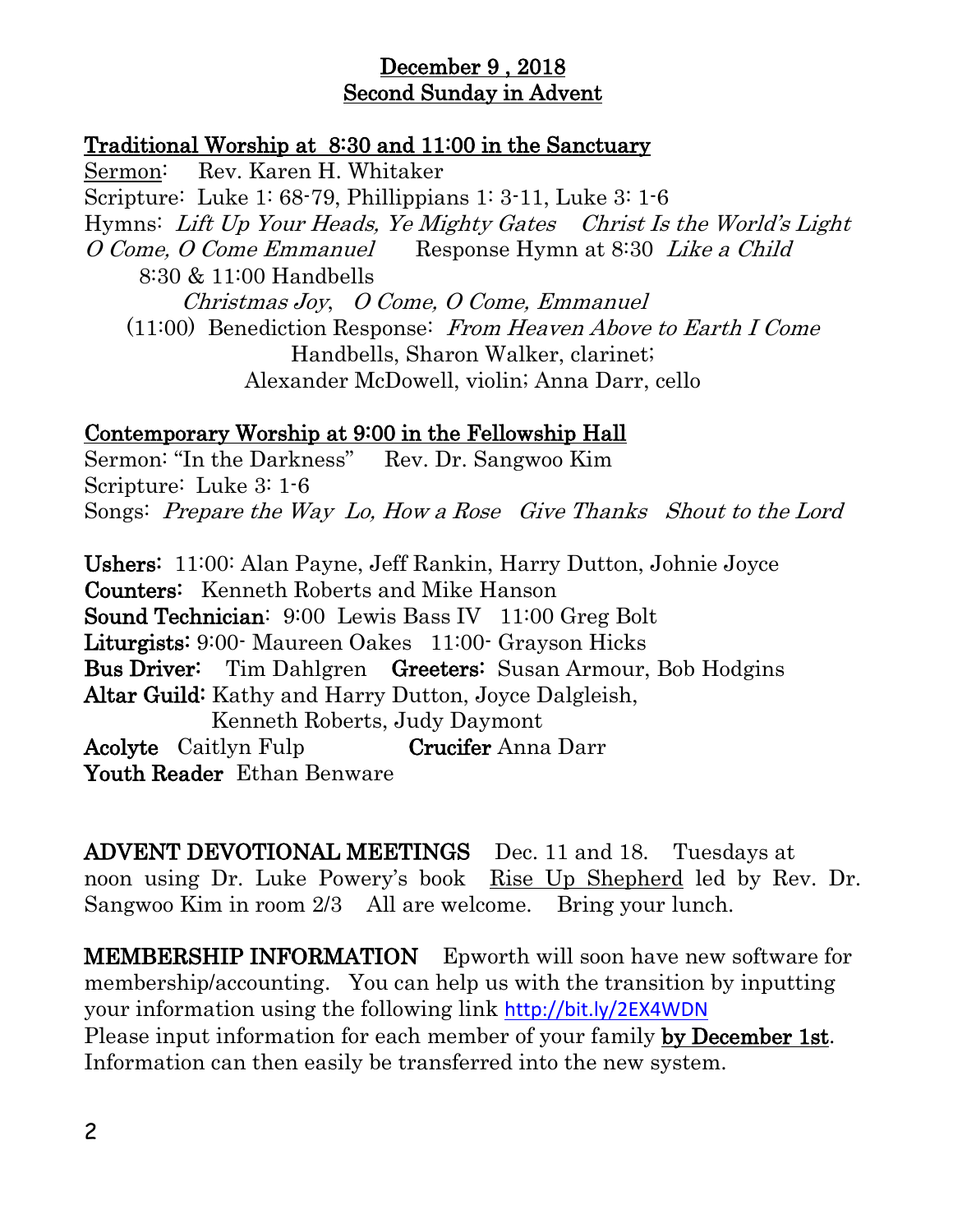# FROM OUR STAFF PARISH RELATIONS COMMITTEE

We are collecting a Love Offering for the church staff to show our appreciation for their dedication and performance. All year they carry out the necessary duties required to complete Epworth's obligations and commitments both within our church and our surrounding communities. If you would like to participate, please make checks payable to Epworth and note "Love Offering" on the memo line. You may place your gifts in the offering, mail them in, or bring them to the church office. We are all blessed to remain committed to doing His will. Thank you, and Merry, Merry Christmas to all!

## STEWARDSHIP 2019

If you have not yet filled out a pledge card for 2019 and would like to do so, please stop by the office to pick one up or contact the church office at 919-489- 6557 or [office@epworth-umc.orga](mailto:office@epworth-umc.org)nd we can mail or email one to you.

End of Year Finance Office News…..

All financial gifts received on or before Sunday, December 30, 2018, will be recorded on your year-end 2018 giving statement.

OUTREACH CHRISTMAS CARDS The Outreach Committee will again be selling "Gifts of Grace" Christmas cards. You can purchase cards for \$10 each for your friends and family and help support your favorite charity. We'll have cards for the following charities as Urban Ministries, Families Moving Forward, Haiti Mission, Heifer, Epworth's back pack ministry and Bread for the World (will not be available on 12/2). We'll be selling cards after each service on December 9th and 16th.

### **MEMORIALS**

In memory of Addie Plumer to Music Ministries from Brent and Libby Engel. In memory of Dee Stanley to the Endowment from Jim Kimbrough. In memory of Harriet Childs to the Care Group from Ruth Shrieve.

ECUMENICAL BLUE CHRISTMAS SERVICE at St. Paul's Lutheran Church, Tuesday, Dec. 18, 6:30 p.m. is for those who find this season difficult because of the loss of a loved one. Everyone is welcome.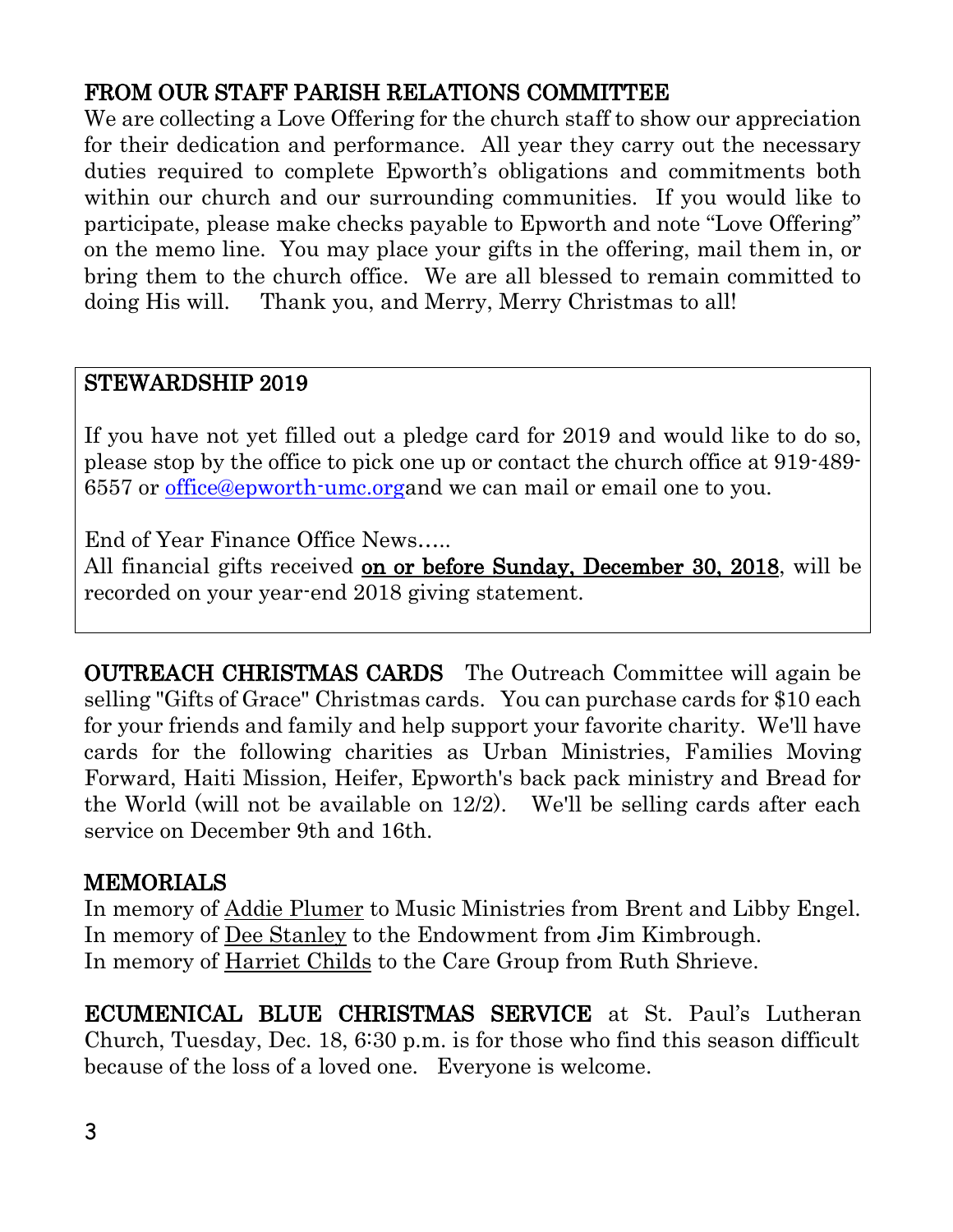

December 9 is the last Sunday to bring in diapers. We have a collection bin in the farthex.

YOU ARE INVITED Please join us in celebrating Elaine Herndon's 80<sup>th</sup> birthday and Bob Hodgins' 75th birthday, and Elaine and Bob's 25th wedding anniversary on Saturday, January 5, 2019, 2-5 pm in Fellowship Hall. Hors d'oeuvres and desserts will be served. Family and friends welcome. Best wishes only; no gifts please. Please RSVP to Lisa at lthain@rogers.com or call Kim at 470-231-2313 by December 30, 2018.

#### CHURCH STAFF

| Rev. Karen H. Whitaker, Senior Pastor                                                              | 919-210-6839 (cell) kwhitaker@epworth-umc.org |
|----------------------------------------------------------------------------------------------------|-----------------------------------------------|
| <b>Rev. Dr. Sangwoo Kim, Pastor/Spiritual Formation 919-627-1357(cell) sangwoo@epworth-umc.org</b> |                                               |
| Meg Bass, Financial Manager                                                                        | mbass@epworth-umc.org                         |
| Dona Gamble, Administrative Secretary                                                              | dgamble@epworth-umc.org                       |
| David Lewis, Director of Music                                                                     | dlewis@epworth-umc.org                        |
| Rev. Amanda Wilson, Coordinator/Children's Min.                                                    | 919-698-5284 (cell) awilson@epworth-umc.org   |
| Carie Dupree, Coordinator of Youth Ministries                                                      | 318-990-9730 (cell) cdupree@epworth-umc.org   |
| Dr. Fred Ibberson, Organist                                                                        | fred.ibberson@gmail.com                       |
| Leigh Furman, Preschool Director                                                                   | 919-489-6098 director@epworth-preschool.org   |
| <b>Theresa Shebalin, Nursery Director</b>                                                          |                                               |
| Marlin Lennon, Sexton                                                                              |                                               |